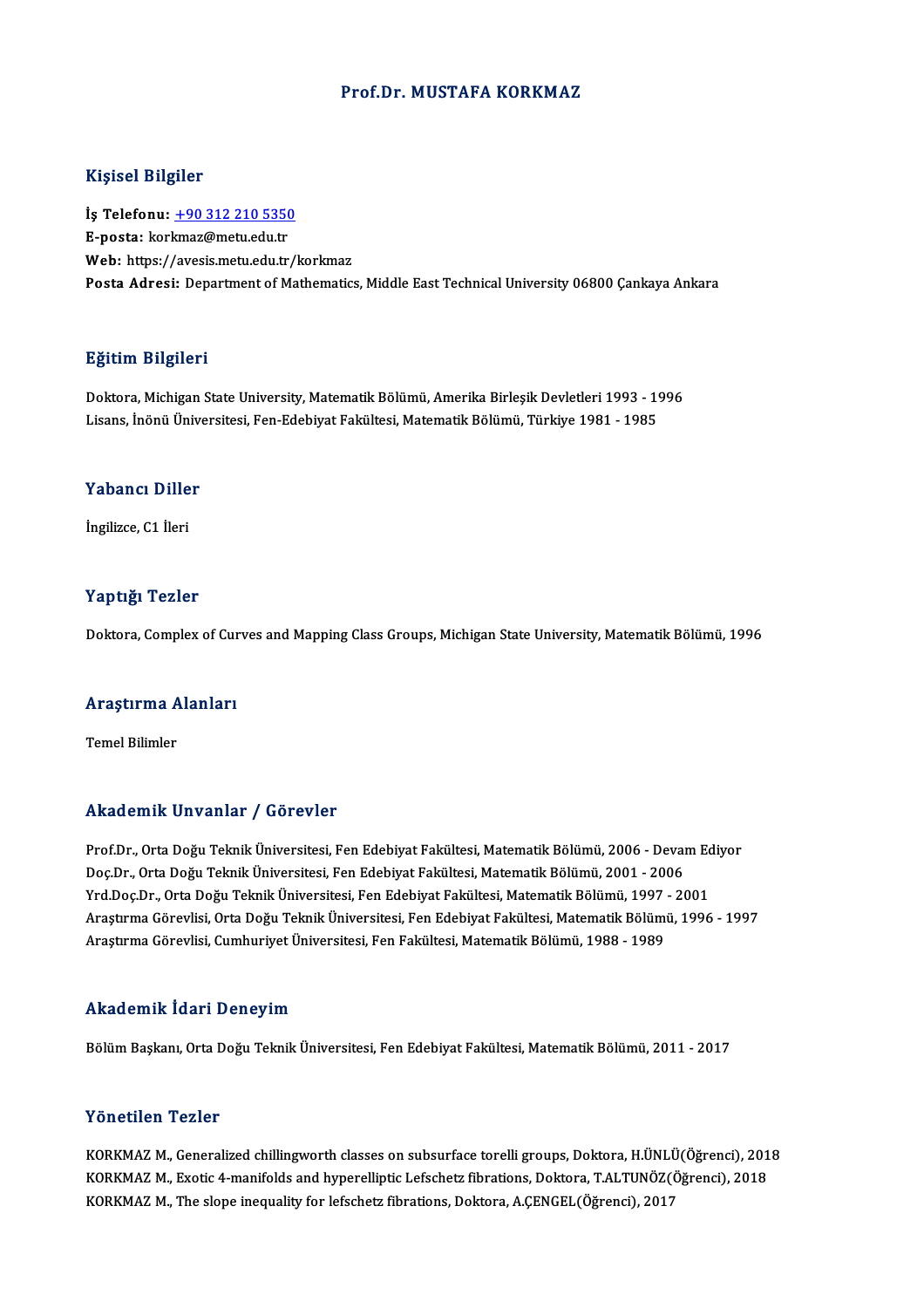KORKMAZ M., Finite rigid sets in curve complexes of non-orientable surfaces, Doktora, S.ILBIRA(Öğrenci), 2017<br>KORKMAZ M. Legandrian lingta and onen book decempositions. Doktora, S.CELİK(Öğrenci), 2000. KORKMAZ M., Finite rigid sets in curve complexes of non-orientable surfaces, Doktora, S.ILBIRA(Öğ<br>KORKMAZ M., Legendrian knots and open book decompositions, Doktora, S.ÇELİK(Öğrenci), 2009<br>KORKMAZ M. Open book decempositio KORKMAZ M., Finite rigid sets in curve complexes of non-orientable surfaces, Doktora, S.ILBIRA(Öğrenci), 2017<br>KORKMAZ M., Legendrian knots and open book decompositions, Doktora, S.ÇELİK(Öğrenci), 2009<br>KORKMAZ M., Open book

KORKMAZ M., Legendrian knots and open book decompositions, Doktora, S.ÇELİK(Öğrenci), 2009<br>KORKMAZ M., Open book decompositions of links of quotient surface singularities, Doktora, E.YILMAZ(Öğrenci), 2009<br>KORKMAZ M., Tek s KORKMAZ M., Open book<br>KORKMAZ M., Tek sayıda<br>F.Atalan(Öğrenci), 2005<br>KORKMAZ M. Automorn KORKMAZ M., Tek sayıda delikli yönlendirilemeyen yüzeyler üzerinde eğrilerin komplekslerinin otom<br>F.Atalan(Öğrenci), 2005<br>KORKMAZ M., Automorphisms of complexes of curves on odd genus nonorientable surface, Doktora,<br>E ATAL F.Atalan(Öğrenci), 2005<br>KORKMAZ M., Automorphis<br>F.ATALAN(Öğrenci), 2005<br>KORKMAZ M. Beal analytis

FATALAN(Öğrenci), 2005

KORKMAZM.,Real-analytic diffeomorphisms of the circle and mapping class groups, Yüksek Lisans, İ.SAVAŞ(Öğrenci),<br>2000

# 2000<br>SCI, SSCI ve AHCI İndekslerine Giren Dergilerde Yayınlanan Makaleler

|       | SCI, SSCI ve AHCI İndekslerine Giren Dergilerde Yayınlanan Makaleler                                 |
|-------|------------------------------------------------------------------------------------------------------|
| L     | The mapping class group is generated by two commutators<br>Baykur R. I., KORKMAZ M.                  |
|       | JOURNAL OF ALGEBRA, cilt.574, ss.278-291, 2021 (SCI Indekslerine Giren Dergi)                        |
| П.    | Low-slope Lefschetz fibrations                                                                       |
|       | Çengel A., KORKMAZ M.                                                                                |
|       | Journal of Topology and Analysis, 2021 (SCI Expanded Indekslerine Giren Dergi)                       |
| III.  | Finite rigid sets in curve complexes of nonorientable surfaces<br>Ilbira S., Korkmaz M.              |
|       | GEOMETRIAE DEDICATA, cilt.206, ss.83-103, 2020 (SCI İndekslerine Giren Dergi)                        |
| IV.   | Mapping class group is generated by three involutions                                                |
|       | Korkmaz M.                                                                                           |
|       | MATHEMATICAL RESEARCH LETTERS, cilt.27, ss.1095-1108, 2020 (SCI İndekslerine Giren Dergi)            |
| V.    | Small Lefschetz fibrations and exotic 4-manifolds                                                    |
|       | Baykur R. I., KORKMAZ M.                                                                             |
|       | MATHEMATISCHE ANNALEN, cilt.367, ss.1333-1361, 2017 (SCI İndekslerine Giren Dergi)                   |
| VI.   | Arbitrarily Long Factorizations in Mapping Class Groups                                              |
|       | DALYAN E, KORKMAZ M, PAMUK M.                                                                        |
|       | INTERNATIONAL MATHEMATICS RESEARCH NOTICES, sa.19, ss.9400-9414, 2015 (SCI İndekslerine Giren Dergi) |
| VII.  | Automorphisms of curve complexes on nonorientable surfaces                                           |
|       | Atalan F, KORKMAZ M.                                                                                 |
|       | GROUPS GEOMETRY AND DYNAMICS, cilt.8, sa.1, ss.39-68, 2014 (SCI Indekslerine Giren Dergi)            |
| VIII. | SECTIONS OF SURFACE BUNDLES AND LEFSCHETZ FIBRATIONS                                                 |
|       | Baykur R. I., KORKMAZ M., Monden N.                                                                  |
|       | TRANSACTIONS OF THE AMERICAN MATHEMATICAL SOCIETY, cilt.365, sa.11, ss.5999-6016, 2013 (SCI          |
|       | İndekslerine Giren Dergi)<br>ON THE IDEAL TRIANGULATION GRAPH OF A PUNCTURED SURFACE                 |
| IX.   | KORKMAZ M., Papadopoulos A.                                                                          |
|       | ANNALES DE L INSTITUT FOURIER, cilt.62, sa.4, ss.1367-1382, 2012 (SCI İndekslerine Giren Dergi)      |
| X.,   | Minimal generating sets for the mapping class group of a surface                                     |
|       | KORKMAZ M                                                                                            |
|       | HANDBOOK OF TEICHMULLER THEORY, VOL III, cilt.17, ss.441-463, 2012 (SCI İndekslerine Giren Dergi)    |
| XI.   | On the arc and curve complex of a surface                                                            |
|       | KORKMAZ M., Papadopoulos A.                                                                          |
|       | MATHEMATICAL PROCEEDINGS OF THE CAMBRIDGE PHILOSOPHICAL SOCIETY, cilt.148, ss.473-483, 2010 (SCI     |
|       | Indekslerine Giren Dergi)                                                                            |
| XII.  | Number of pseudo-Anosov elements in the mapping class group of a four-holed sphere                   |
|       | Atalan F., KORKMAZ M.                                                                                |
|       | TURKISH JOURNAL OF MATHEMATICS, cilt.34, sa.4, ss.585-592, 2010 (SCI İndekslerine Giren Dergi)       |
|       |                                                                                                      |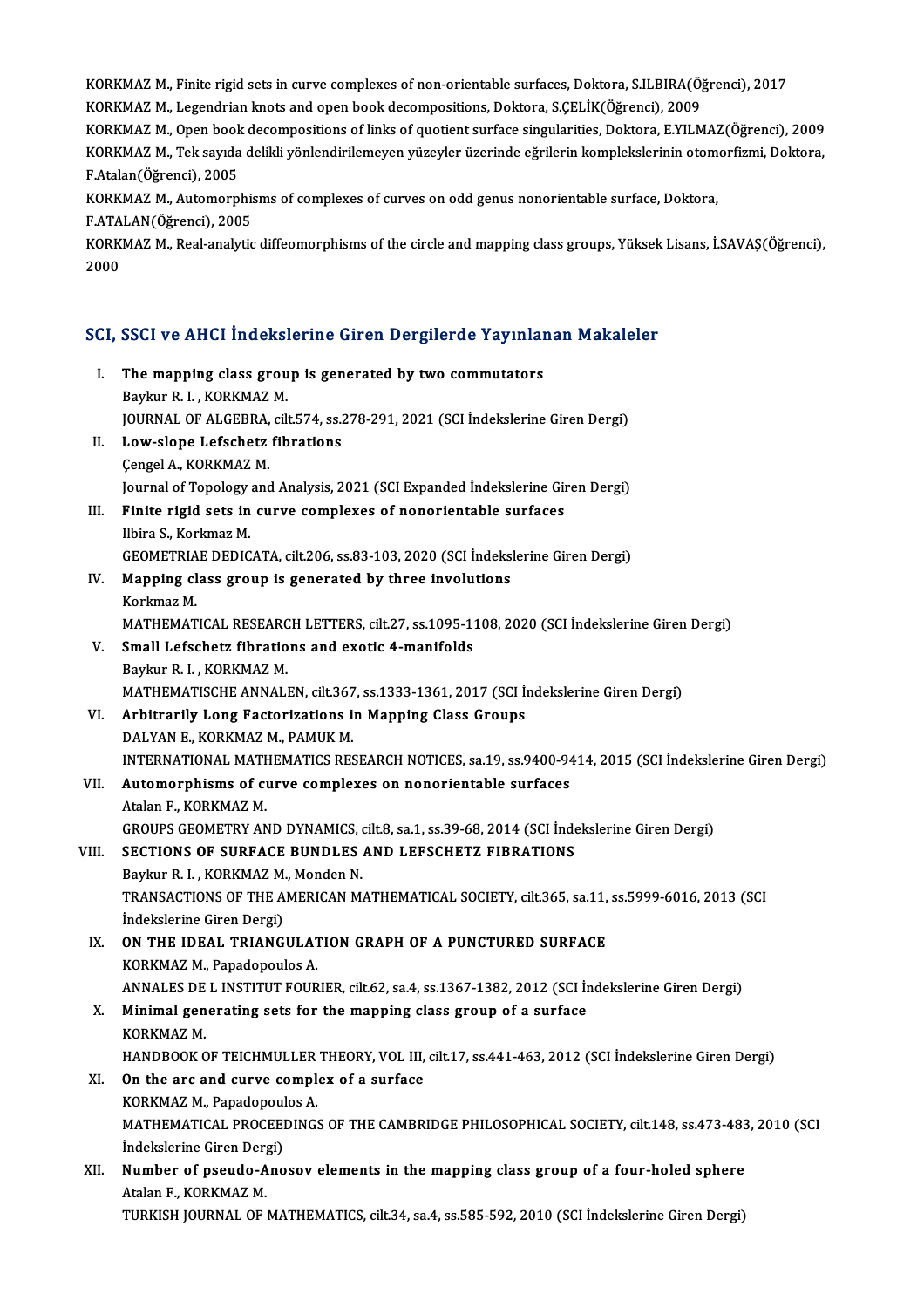| XIII.   | Lefschetz fibrations on 4-manifolds                                                                     |
|---------|---------------------------------------------------------------------------------------------------------|
|         | KORKMAZ M., Stipsicz A. I.                                                                              |
|         | HANDBOOK OF TEICHMULLER THEORY, VOL II, cilt.13, ss.271-296, 2009 (SCI Indekslerine Giren Dergi)        |
| XIV.    | Lefschetz Fibrations and an Invariant of Finitely Presented Groups                                      |
|         | KORKMAZ M.                                                                                              |
|         | INTERNATIONAL MATHEMATICS RESEARCH NOTICES, sa.9, ss.1547-1572, 2009 (SCI İndekslerine Giren Dergi)     |
| XV.     | On sections of elliptic fibrations                                                                      |
|         | KORKMAZ M., Ozbagci B.                                                                                  |
|         | MICHIGAN MATHEMATICAL JOURNAL, cilt.56, sa.1, ss.77-87, 2008 (SCI İndekslerine Giren Dergi)             |
| XVI.    | Automorphisms of the Hatcher-Thurston complex                                                           |
|         | Irmak E., KORKMAZ M.                                                                                    |
|         | ISRAEL JOURNAL OF MATHEMATICS, cilt.162, sa.1, ss.183-196, 2007 (SCI Indekslerine Giren Dergi)          |
| XVII.   | Homomorphisms from mapping class groups                                                                 |
|         | Harvey W., Korkmaz M.                                                                                   |
|         | BULLETIN OF THE LONDON MATHEMATICAL SOCIETY, cilt.37, ss.275-284, 2005 (SCI İndekslerine Giren Dergi)   |
| XVIII.  | On stable torsion length of a Dehn twist                                                                |
|         | Korkmaz M.                                                                                              |
|         | MATHEMATICAL RESEARCH LETTERS, cilt.12, ss.335-339, 2005 (SCI Indekslerine Giren Dergi)                 |
| XIX.    | Generating the surface mapping class group by two elements                                              |
|         | Korkmaz M.                                                                                              |
|         | TRANSACTIONS OF THE AMERICAN MATHEMATICAL SOCIETY, cilt.357, sa.8, ss.3299-3310, 2005 (SCI İndekslerine |
|         | Giren Dergi)                                                                                            |
| XX.     | Stable commutator length of a Dehn twist                                                                |
|         | Korkmaz M.                                                                                              |
|         | MICHIGAN MATHEMATICAL JOURNAL, cilt.52, sa.1, ss.23-31, 2004 (SCI İndekslerine Giren Dergi)             |
| XXI.    | The second homology groups of mapping class groups of orientable surfaces                               |
|         | Korkmaz M., Stipsicz A.                                                                                 |
|         | MATHEMATICAL PROCEEDINGS OF THE CAMBRIDGE PHILOSOPHICAL SOCIETY, cilt.134, ss.479-489, 2003 (SCI        |
|         | Indekslerine Giren Dergi)                                                                               |
| XXII.   | Commutators, Lefschetz fibrations and the signatures of surface bundles                                 |
|         | Endo H., Korkmaz M., Kotschick D., Ozbagci B., Stipsicz A.                                              |
|         | TOPOLOGY, cilt.41, sa.5, ss.961-977, 2002 (SCI İndekslerine Giren Dergi)                                |
| XXIII.  | Mapping class groups of nonorientable surfaces                                                          |
|         | Korkmaz M.                                                                                              |
|         | GEOMETRIAE DEDICATA, cilt.89, sa.1, ss.109-133, 2002 (SCI Indekslerine Giren Dergi)                     |
| XXIV.   | On endomorphisms of surface mapping class groups                                                        |
|         | Korkmaz M.                                                                                              |
|         | TOPOLOGY, cilt.40, sa.3, ss.463-467, 2001 (SCI Indekslerine Giren Dergi)                                |
| XXV.    | Noncomplex smooth 4-manifolds with Lefschetz fibrations                                                 |
|         | Korkmaz M.                                                                                              |
|         | INTERNATIONAL MATHEMATICS RESEARCH NOTICES, sa.3, ss.115-128, 2001 (SCI İndekslerine Giren Dergi)       |
| XXVI.   | Minimal number of singular fibers in a Lefschetz fibration                                              |
|         | Korkmaz M., Ozbagci B.                                                                                  |
|         | PROCEEDINGS OF THE AMERICAN MATHEMATICAL SOCIETY, cilt.129, sa.5, ss.1545-1549, 2001 (SCI Indekslerine  |
|         | Giren Dergi)                                                                                            |
| XXVII.  | Surface mapping class groups are ultrahopfian                                                           |
|         | Korkmaz M., McCarthy J.                                                                                 |
|         | MATHEMATICAL PROCEEDINGS OF THE CAMBRIDGE PHILOSOPHICAL SOCIETY, cilt.129, ss.35-53, 2000 (SCI          |
|         | Indekslerine Giren Dergi)                                                                               |
| XXVIII. | Automorphisms of complexes of curves on punctured spheres and on punctured tori                         |
|         | KORKMAZ M.                                                                                              |
|         |                                                                                                         |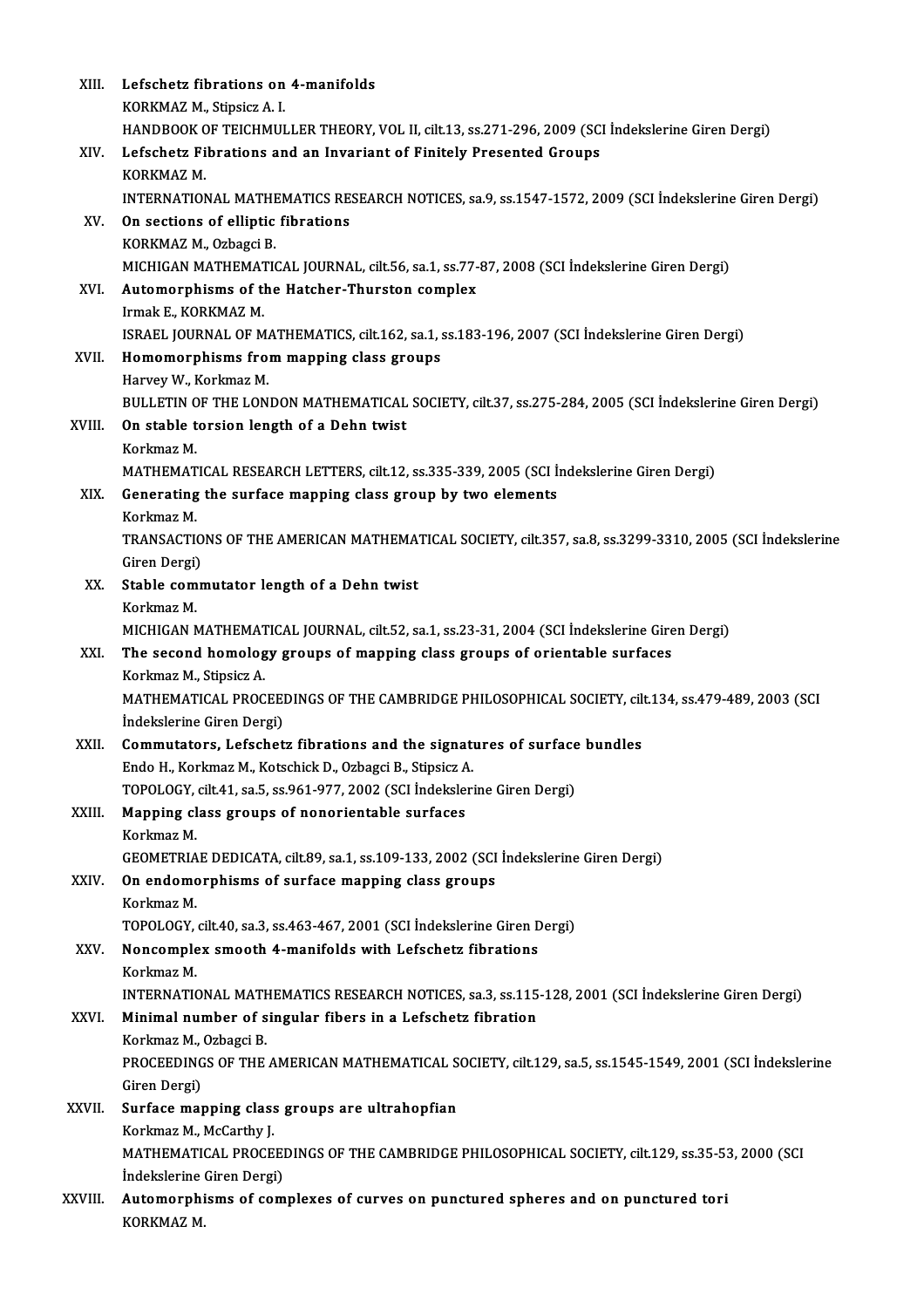TOPOLOGY AND ITS APPLICATIONS, cilt.95, sa.2, ss.85-111, 1999 (SCI İndekslerine Giren Dergi)<br>First bamalagy graun of manning slass grauns of nanariantable surfasse

### TOPOLOGY AND ITS APPLICATIONS, cilt.95, sa.2, ss.85-111, 1999 (SCI İndekslerine C<br>XXIX. First homology group of mapping class groups of nonorientable surfaces TOPOLOGY AN<br>First homole<br>KORKMAZ M.<br>MATHEMATIC First homology group of mapping class groups of nonorientable surfaces<br>KORKMAZ M.<br>MATHEMATICAL PROCEEDINGS OF THE CAMBRIDGE PHILOSOPHICAL SOCIETY, cilt.123, ss.487-499, 1998 (SCI<br>Indekalarine Ciren Dergi) KORKMAZ M.<br>MATHEMATICAL PROCEEI<br>İndekslerine Giren Dergi)

## İndekslerine Giren Dergi)<br>Kitap & Kitap Bölümleri

Itap & Kitap Bölümleri<br>I. Minimal generating sets for the mapping class group of a surface p & Hitap 2<br>Minimal gen<br>KORKMAZ M.<br>Handbook of

Minimal generating sets for the mapping class group of a surface<br>KORKMAZ M.<br>Handbook of Teichmüller theory Volume III, Athanase Papadopoulos, Editör, uropean Mathematical Society,<br>Zürish *es 441,462,* 2012 KORKMAZ M.<br>Handbook of Teichmüller<br>Zürich, ss.441-463, 2012<br>Lefssbetr Eibrations of Handbook of Teichmüller theory Volume<br>Zürich, ss.441-463, 2012<br>II. Lefschetz Fibrations on 4-manifolds<br>VORVMAZ M Stineigr A

Zürich, ss.441-463, 2012<br>II. Lefschetz Fibrations on 4-manifolds<br>KORKMAZ M., Stipsicz A.

Lefschetz Fibrations on 4-manifolds<br>KORKMAZ M., Stipsicz A.<br>Handbook of Teichmuller Theory II, PapadopoulosAthanase, Editör, European Mathematical Society, Zürich, KORKMAZ M., Stip<br>Handbook of Teicl<br>ss.271-296, 2009<br>Probloms on bo Handbook of Teichmuller Theory II, PapadopoulosAthanase, Economics, 2009<br>III. Problems on homomorphisms of mapping class groups<br>FOREMAZM

ss.271-296, 2<br>Problems or<br>KORKMAZ M.<br>Problems on 1

Problems on homomorphisms of mapping class groups<br>KORKMAZ M.<br>Problems on mapping class groups and related topics, Farb Benson, Editör, American Mathematical Society,<br>Providence ss 81, 89, 2006 KORKMAZ M.<br>Problems on mapping class<br>Providence, ss.81-89, 2006

# 11 Frovidence, ss.81-89, 2006<br>Hakemli Kongre / Sempozyum Bildiri Kitaplarında Yer Alan Yayınlar

akemli Kongre / Sempozyum Bildiri Kitaplarında Y<br>I. Commutator and stable commutator lengths in groups<br>Korkmaz M Commutator and stable commutator lengths in groups<br>Korkmaz M. Commutator and stable commutator lengths in groups<br>Korkmaz M.<br>Journées Mathematiques Régionales: Third Romanian-Turkish Mathematics Colloquium, Constanta, Romanya, 18 -<br>22 Erliil 2019, SS 4

Korkmaz M.<br>Journées Mathemat<br>22 Eylül 2019, ss.4<br>Vüzevlerin Gönde Journées Mathematiques Régionales: Third Romanian-Tur<br>22 Eylül 2019, ss.4<br>II. Yüzeylerin Gönderim Sınıfları Grubunun Üreteçleri<br>Karlmar M

22 Eylül 2019, ss.4<br>II. Yüzeylerin Gönderim Sınıfları Grubunun Üreteçleri<br>Korkmaz M. 32.UlusalMatematikSempozyumu,Samsun,Türkiye,31Ağustos -03Eylül2019, ss.9 Korkmaz M.<br>32. Ulusal Matematik Sempozyumu, Samsun, Türkiye, 31 Ağustos - 03 Eylül 2019, ss.9<br>III. Mapping class groups presentations representations and relations with symplectic manifolds<br>KORKM47 M

### 32. Ulusal Mat<br>Mapping cla<br>KORKMAZ M.<br>Manning class Mapping class groups presentations representations and relations with symple<br>KORKMAZ M.<br>Mapping class groups, 3- and 4-manifolds, Cluj, Romanya, 27 Temmuz - 01 Ağustos 2015<br>Arhitrarily long factorizations in manning class

KORKMAZ M.<br>Mapping class groups, 3- and 4-manifolds, Cluj, Romanya, 27 Te<br>IV. Arbitrarily long factorizations in mapping class groups<br>KORKMAZ M Mapping class<br><mark>Arbitrarily l</mark><br>KORKMAZ M.<br><sup>40th Spring T</mark></sup> KORKMAZ M.

49th Spring Topology and Dynamics Conference 2015, Bowling Green, Amerika Birleşik Devletleri, 14 - 16 Mayıs<br>2015

### Bilimsel KuruluşlardakiÜyelikler / Görevler

Bilimsel Kuruluşlardaki Üyelikler / Görevler<br>American Mathematical Society, Üye, 1993 - Devam Ediyor , Amerika Birleşik Devletleri<br>Türk Metematik Derneği Üye, 1988 - Devam Ediyon, Türkiye Diffinder fatt araçlar alını oyunmatı yılan evletlem<br>American Mathematical Society, Üye, 1993 - Devam Ediyor , A<br>Türk Matematik Derneği, Üye, 1988 - Devam Ediyor , Türkiye Türk Matematik Derneği, Üye, 1988 - Devam Ediyor , Türkiye<br>Bilimsel Hakemlikler

COMMUNICATIONS INANALYSISANDGEOMETRY,SCIKapsamındakiDergi,Şubat2019 BULLETIN OF THE LONDON MATHEMATICAL SOCIETY, SCI Kapsamındaki Dergi, Mart 2018